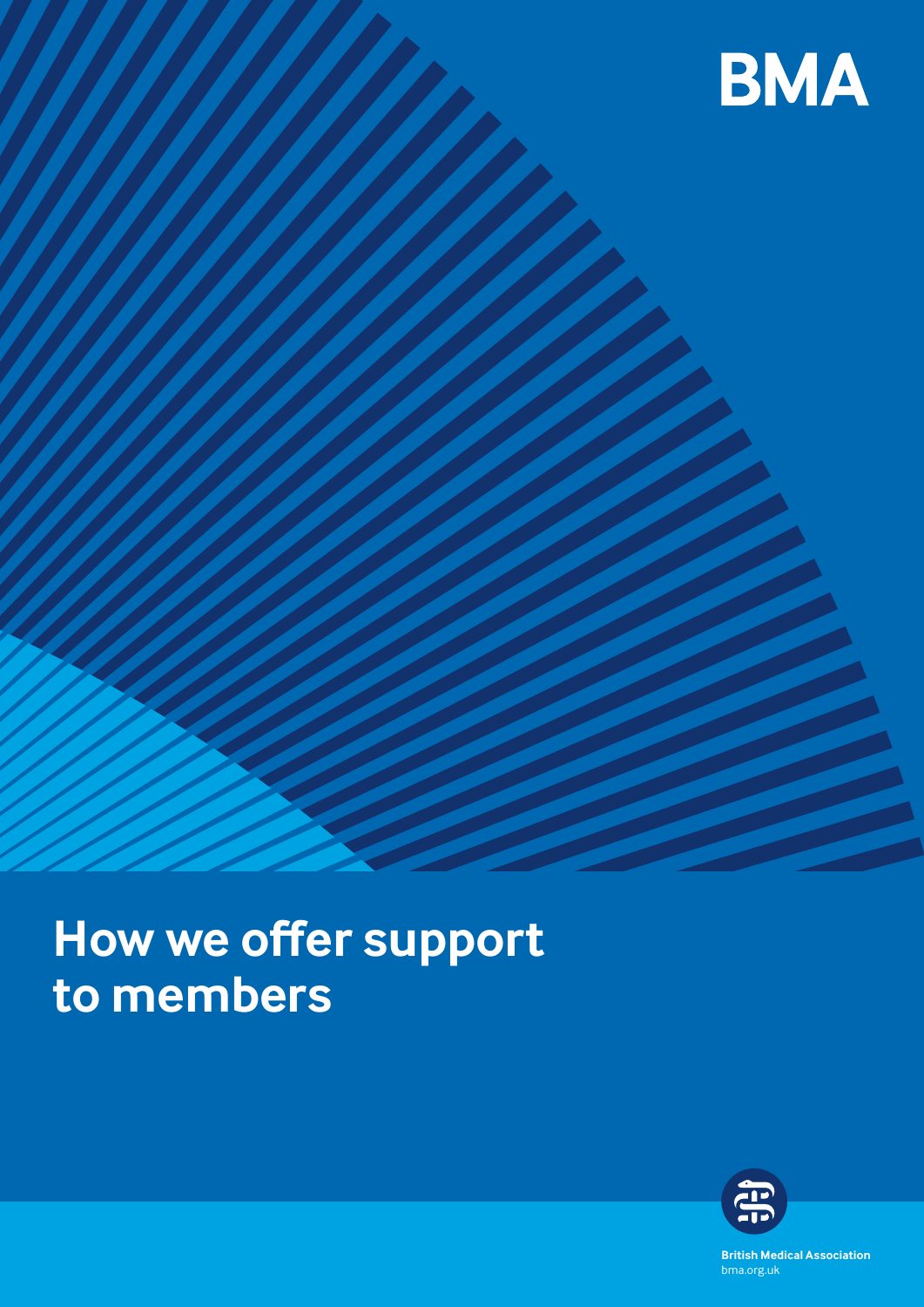## **How to contact us to get help and support at work**

Whatever your employment or pensions-related enquiry, we're here to help. If you have an enquiry, please contact our team of advisers on 0300 123 1233 between 8am and 8pm, Monday to Friday and 9am to 12pm Saturday.\* Alternatively, you can email or web chat\*\* with an adviser through the BMA's website at [bma.org.uk/support](http://bma.org.uk/support)

We will try to deal with the matter either during your call or via a reply email if at all possible. If your enquiry is more involved, or requires local support, we'll pass it to a local adviser covering your employer or the pensions department. Our advisers here combine a detailed knowledge of employment law, industrial relations, contractual and pension matters, with a clear understanding of local issues so are well placed to help resolve your queries.

The following section outlines where support and assistance will be considered and the nature of the support that may be available. There are certain areas in which we do not give support or assistance and we advise that you check first to avoid disappointment or misunderstandings.

Support and assistance is offered to you on a discretionary basis. Therefore, you do not have an automatic right to such help but you will have your request fairly considered in appropriate circumstances. If support is granted it can be withdrawn at any time on reasonable notice. All support must in any event be and remain proportionate to the claim involved.

We reserve the right to amend, vary or withdraw the discretionary support and assistance available to members, including, without limitation, the terms upon which it may be offered, at any time.

## **Summary of help and support offered**

## **For members who are employees**

We offer advice and representation on a wide range of employment related issues, including terms and conditions of service and pension matters arising from an employment contract. We also offer advice and representation at grievance hearings and representation at disciplinary hearings and externally before employment tribunals and the civil courts.

#### **For members who are employers**

We offer advice<sup>†</sup> on people management and the drawing up of contracts of employment for staff employed in entities providing medical services (excluding medical businesses such as nursing homes and locum agencies). This includes advice on terms and conditions of service, pension matters and advice and representation on matters arising from day-to-day employment relationships with staff. We also provide support and advice on how to conduct grievance and disciplinary hearings.

- \* All calls made to or from the BMA may be recorded for training purposes to help us ensure we deliver the highest standards of service
- \*\* Between 8am and 8pm Monday to Friday and 9am to 5pm Saturday.
- † In England through the BMA Employer Advisory Service

We also offer representation externally before employment tribunals.

# **£50,000 discretionary contribution towards employment tribunal compensation awards and approved settlements**

At no additional cost to you, we may provide a discretionary contribution towards Employment Tribunal compensation awards and approved settlements of up to £50,000 for Employer Members who use and follow the advice provided by the BMA Employer Advisory Service or equivalent service in Northern Ireland, Scotland and Wales, subject to the qualifying criteria set out below.

Where an Employer Member is subject to an employment tribunal's compensation award made against his/her business and once all appeal processes have been exhausted or where he/she has agreed a settlement which has been approved in advance by the BMA we may provide a contribution to him/her in respect of such award or settlement. Since this is a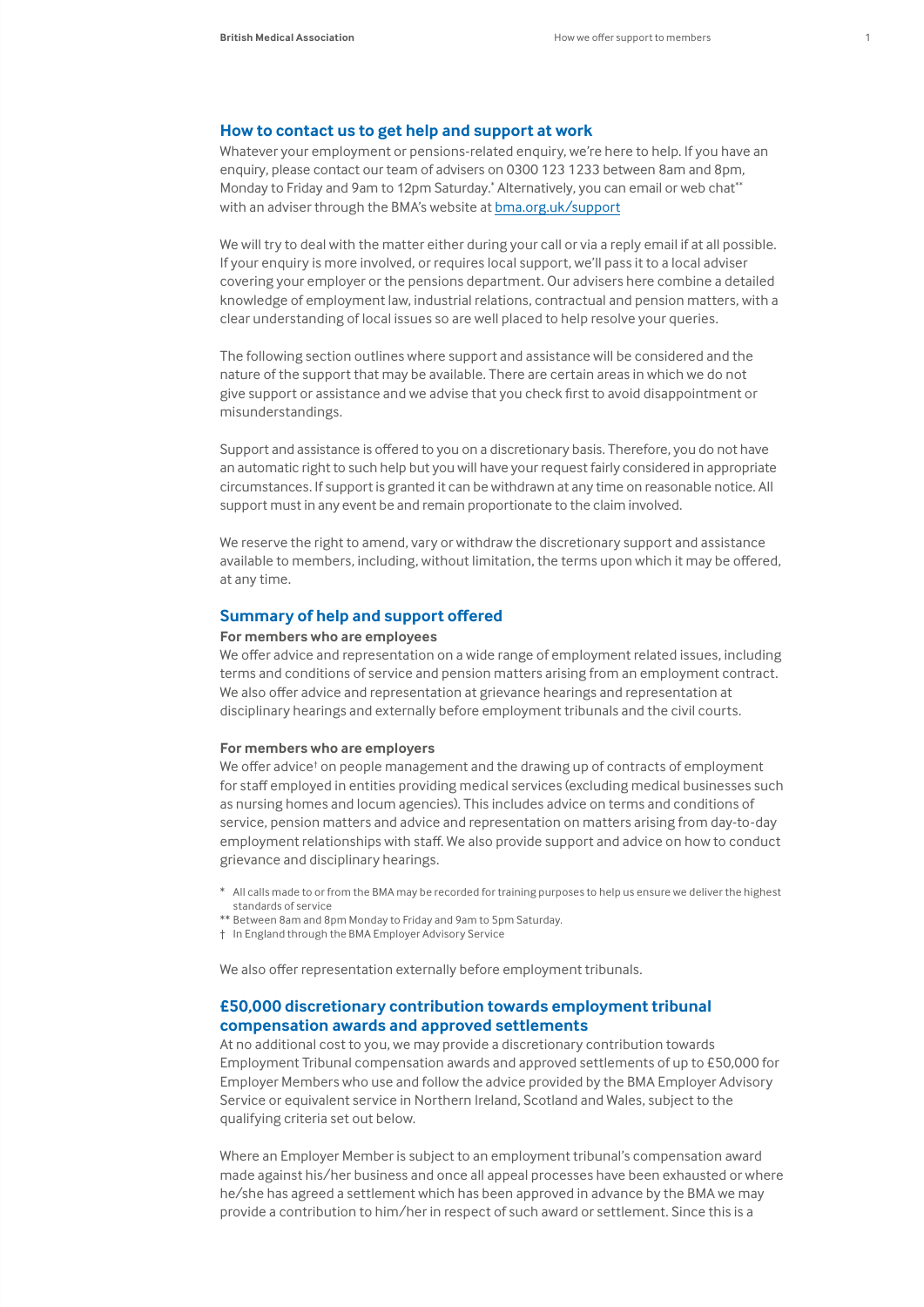discretionary benefit, the BMA may impose such additional conditions on the payment of the contribution as it decides are appropriate or restrict the contribution or decline to grant a contribution altogether.

To be eligible for this discretionary benefit the Employer Member must comply with the conditions set out in the section headed 'Your eligibility for services' on page 4.

It is also a pre-condition of this discretionary benefit that if you are contemplating taking any disciplinary action or any action which could lead to a claim against you by or in respect of one or more of your staff, you **must** contact us to discuss the matter **before** taking any action and you **must** follow the advice given.

For employer issues and details on the BMA Employer Advisory Service please call 0300 123 1233.

#### **Qualifying criteria relating to payment of the discretionary contribution**

The contribution is available to BMA members who are employers providing medical services (excluding medical businesses such as nursing homes and locum agencies) whether as a partner or as a sole practitioner ('Employer Members'). It does not cover Employer Members who are also employees in respect of their own contracts of employment (or those of their families) and issues arising in relation to them.

An Employer Member may make a claim for a contribution following an Employment Tribunal Award of compensation or an approved settlement subject to: (i) the Annual Cap and Claim Cap set out below; (ii) a £5,000 excess; The contribution does not cover the payment of legal costs which are dealt with under the section headed 'Recovery of legal costs' set out on page 6.

The amount of contribution which the BMA will pay to an Employer Member is subject to an annual cap of £50,000 in each year (1 October to 30 September) in respect of all and any claims for a contribution(s) which arise and are made by the Employer Member in that Year ('Annual Cap').

The Annual Cap of £50,000 is further restricted by a cap of £50,000 on claims arising out of the same or connected circumstances irrespective of whether the claim is made in more than one contribution Year ('Claim Cap').

Once a contribution has been made to one Employer Member, any further claim from the same or a different member for a contribution arising out of the same or connected circumstances will be refused.

In respect of each claim for a contribution, the Employer Member is liable for the first £5,000 of any award of compensation or approved settlement.

A contribution will not be made where the claim relates to a circumstance which occurred, or a series of circumstances the first of which occurred, prior to 1 October 2010, and/or the date the Employer Member became a member of the BMA, whichever is later.

A contribution will not be made in respect of any award of compensation or damages or settlement arising out of any of the following claims:

- a claim under the Equal Pay Act 1970 (or any subsequent or comparable statutory measure)
- High Court or County Court claims
- claims by or in relation to individuals who are not current or former employees of the Employer Member such as independent contractors, consultants and locums
- claims for which the Employer Member is contractually liable
- claims arising on death or personal injury or any alleged injury to any employee
- claims relating to or arising out of any deliberate or reckless actions of the Employer Member, its representatives, agents or employees
- any consequential or indirect loss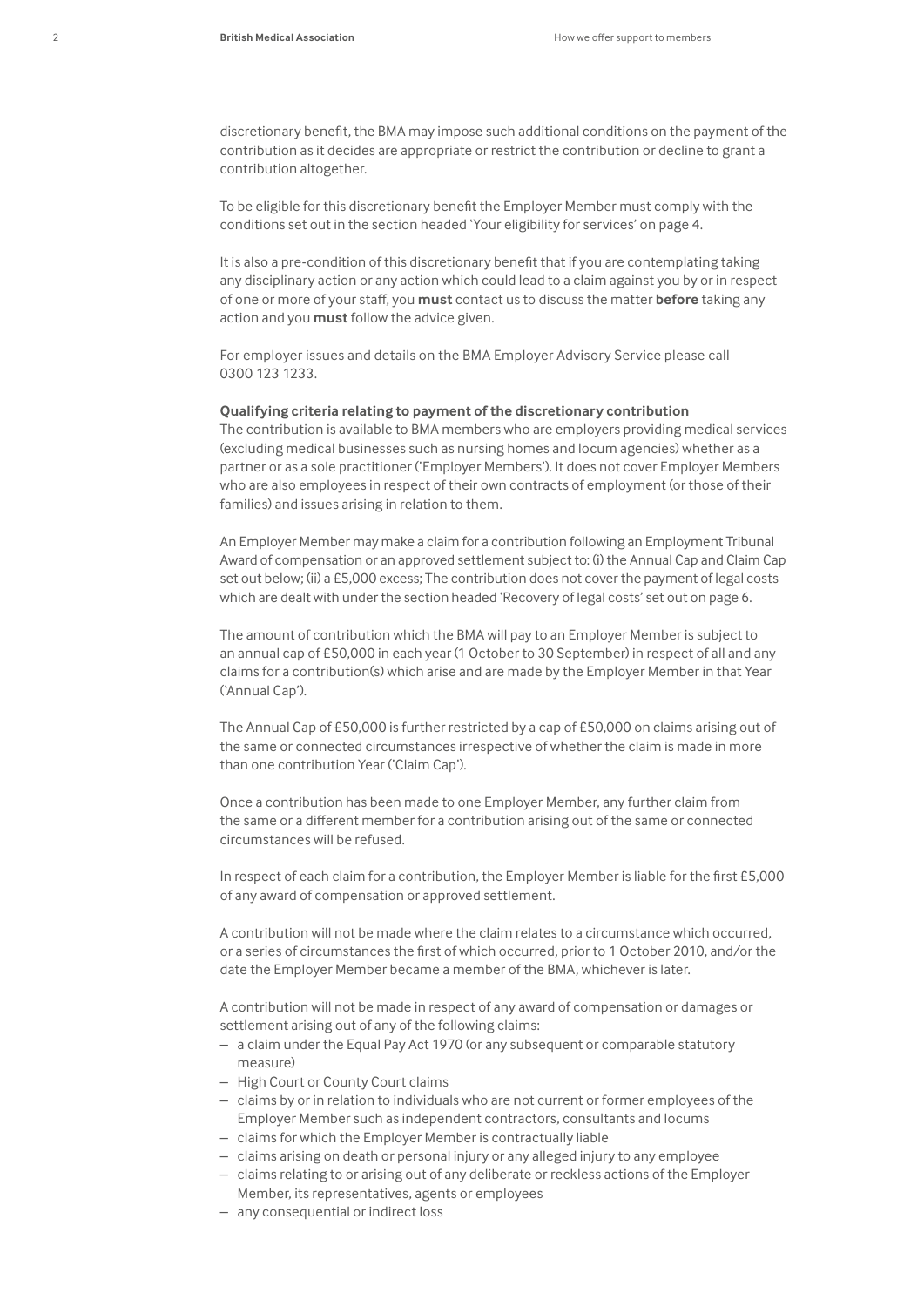– claims falling within the areas listed under the heading 'Areas excluded from representation or support' on page 6.

## **For members who are independent contractors or self employed**

For members who are independent contractors or self-employed we offer advice in relation to contracts for the provision of medical services (excluding medical businesses such as nursing homes and locum agencies). We also offer advice on GMS and PMS contracts (or Scottish equivalent Section 17c contracts), including related regulations and directions, Statement of Financial Entitlements (SFE) advice, representation on matters arising out of the day-to-day operation of the contracts above, and advice and representation on pension matters.

## **For members who are in medical partnership**

We are able to provide initial advice on the drawing up of and amendments to partnership deeds/agreements, including limited advice on premises issues and advice on matters arising out of the day-to-day operation of partnership deeds/agreements. We can provide interpersonal mediation in partnership disputes in order to help the partners to improve their working relationship, provided this role is acceptable to all parties to the dispute. Where the partners decide to end the relationship with one or more of their number and cannot agree on the terms on which they will part, our legal service provider, BMA Law, offers a commercial mediation service on a fixed fee basis at discounted rates for BMA members. For this service contact BMA Law on 0300 123 2014 or email info@bmalaw.co.uk.

## **Partnership drafting**

Our legal service provider, BMA Law, offers a high quality, bespoke and sector-specific partnership agreement drafting service for general medical practices. The partnership agreement is a formal legal document that is essential in governing all aspects of interpartner relations by setting out, amongst other things, the split of profit and losses, the obligations on the partners, the circumstances that could give rise to the expulsion and suspension of partners and retirement (including 24 hour retirement). The service is provided at an 'all in' discounted price<sup>\*</sup> for BMA members which includes the final agreement.

For this service contact BMA Law on 0300 123 2014 or email info@bmalaw.co.uk.

\* The price excludes dealing with complex property matters.

#### **Online help on the BMA website**

Access information at **bma.org.uk/advice/employment**. Here, you will be able to access a wide range of frequently requested information and have your questions answered.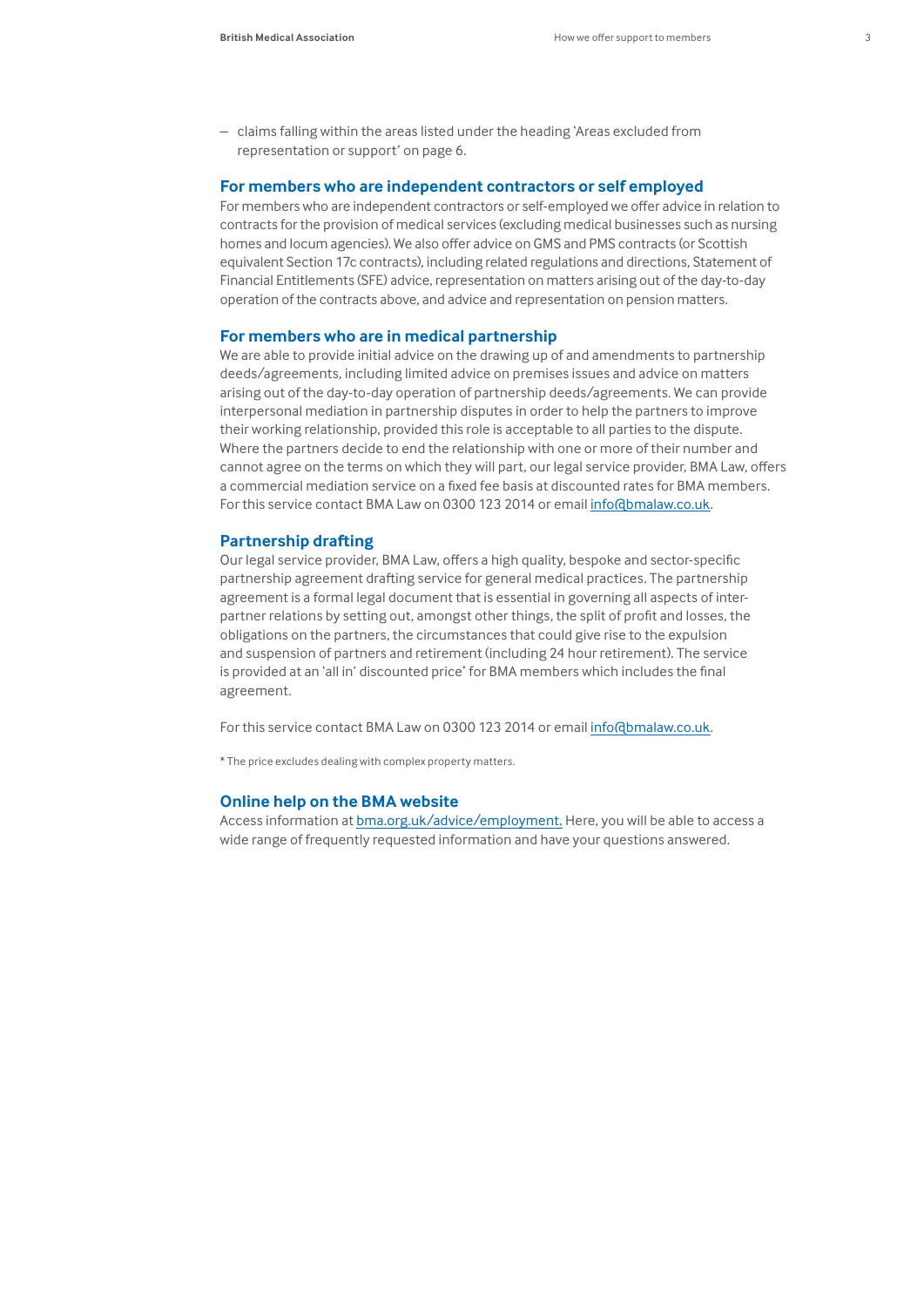# **Member relations query/case handling**

This flowchart shows a simplified view of the decision-making process.



## **Your eligibility for services**

You must notify us as soon as possible of any potential issue as failure to do this could adversely affect the outcome of any case and therefore the support we can give you. This particularly applies to cases of discrimination or matters that may go forward to an employment tribunal where there are specific statutory time periods in which applications and responses to applications must be made. In most cases, an appropriate adviser will be appointed to provide you with direct and ongoing assistance. Requests for support will be fairly considered in appropriate cases in line with the following conditions:

- you must be, and continue to be, a fully paid-up member of the BMA
- your problem or issue must not pre-date the date you joined or rejoined the BMA
- you must fully cooperate at all times with your adviser
- you must provide full and accurate facts relevant to your case at all times
- you must not instruct or have instructed, directly or indirectly, any other representative(s) or organisation(s) to advise or to act for you
- you must not have issued or responded to any court or tribunal proceedings without our prior agreement. The BMA will not take over cases where you have chosen to proceed independently
- you must have a substantial interest in the business to which any claim for a discretionary contribution relates, eg if it is a partnership, you must be a partner in the practice
- you must supply to us at your own expense copies of all supporting documents requested either by us or our nominated representatives
- you must return a signed copy of our nominated representatives terms of engagement. Unless and until you do so, no support can be provided to you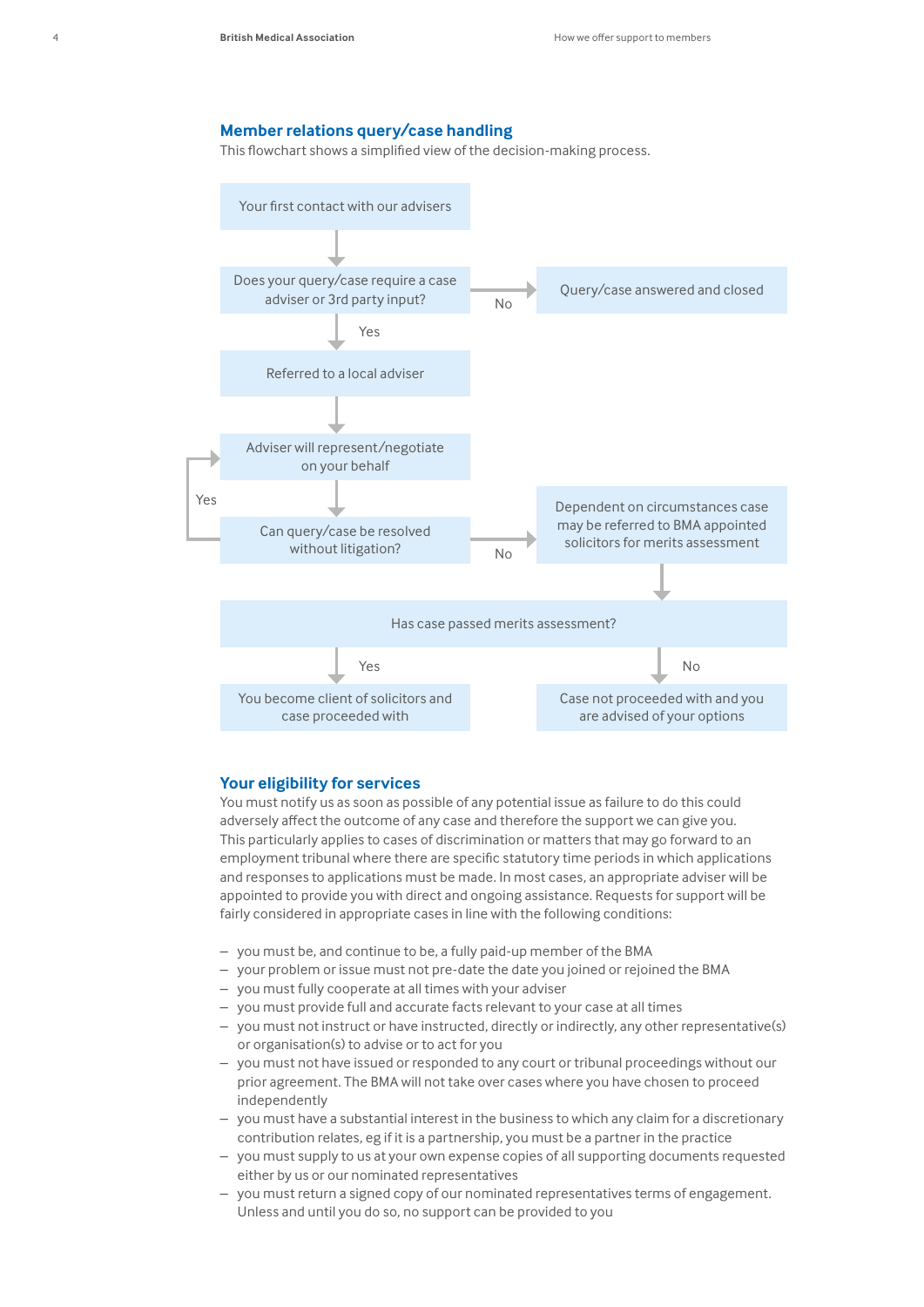– you must provide instructions personally and in a timely fashion. Only in very exceptional circumstances will instructions be accepted via a friend, relative or other third party.

## **Case handling**

We want to ensure that your case is handled as efficiently as possible and we have set out certain rights for you and us as follows:

# **Your rights:**

- jointly agreeing with your BMA adviser the objectives in pursuing your case
- timely handling of your case
- to be kept regularly advised of the progress of your case
- to have any complaint about your case dealt with as quickly as possible.

### **Our rights:**

- to determine how your case will be progressed
- to determine who will be your BMA adviser
- to enter into discussions and correspondence with other parties we consider appropriate to explore the possibility of resolving your case including by way of settlement
- to withdraw support if you reject an offer of settlement which we believe is reasonable or if you will not agree to the making of a reasonable offer of settlement
- to withdraw support if you reject the advice given to you
- to withdraw support if you do not fully cooperate with your BMA adviser or any appointed advisers.
- to withdraw support if you behave inappropriately towards any member of BMA's staff or any external advisers appointed on your behalf.

#### **Members in the Channel Islands and the Isle of Man**

For members in the Channel Islands and the Isle of Man, employment advice and support is given by our advisers but it excludes legal advice and representation because our legal advisers are not conversant with the local legal systems.

## **Members outside the UK**

Members outside the UK should note that while you have access to many membership benefits, some of our services are not available to you. For example, we are not able to offer employment advice or representation.

For other advice and information please contact our advisers on 0300 123 1233.

## **Tribunal or court proceedings**

In certain circumstances – and at our sole discretion – external lawyers may be appointed to represent you. We have a duty to exercise sound stewardship of the BMA's assets and to ensure that money is spent appropriately. As a result, external legal support will only be considered if, in our external lawyer's professional judgement, you have a 'good case'. This means that your case must have a better than 50 per cent chance of success and that the estimated financial expenditure on your case is proportionate to any award of compensation potentially recoverable. You will be provided with a copy of any merits assessment of your case. If your case is assessed not to have a better than 50 per cent chance of success, or does not meet the expenditure proportionality requirement, or if we consider that your best interests will not be served by pursuing or continuing with your case, external legal support will not be made available to you.

The professional opinion of our external lawyers as to whether you have a 'good case' is final.

In the event that external legal support is made available to you the external lawyers are required to report to us on a regular basis or when requested about the progress of your case and any developments which affect your case. Your case will be kept under constant review and we reserve the right to withdraw legal support at any time in our absolute discretion should your case cease to qualify for external legal support.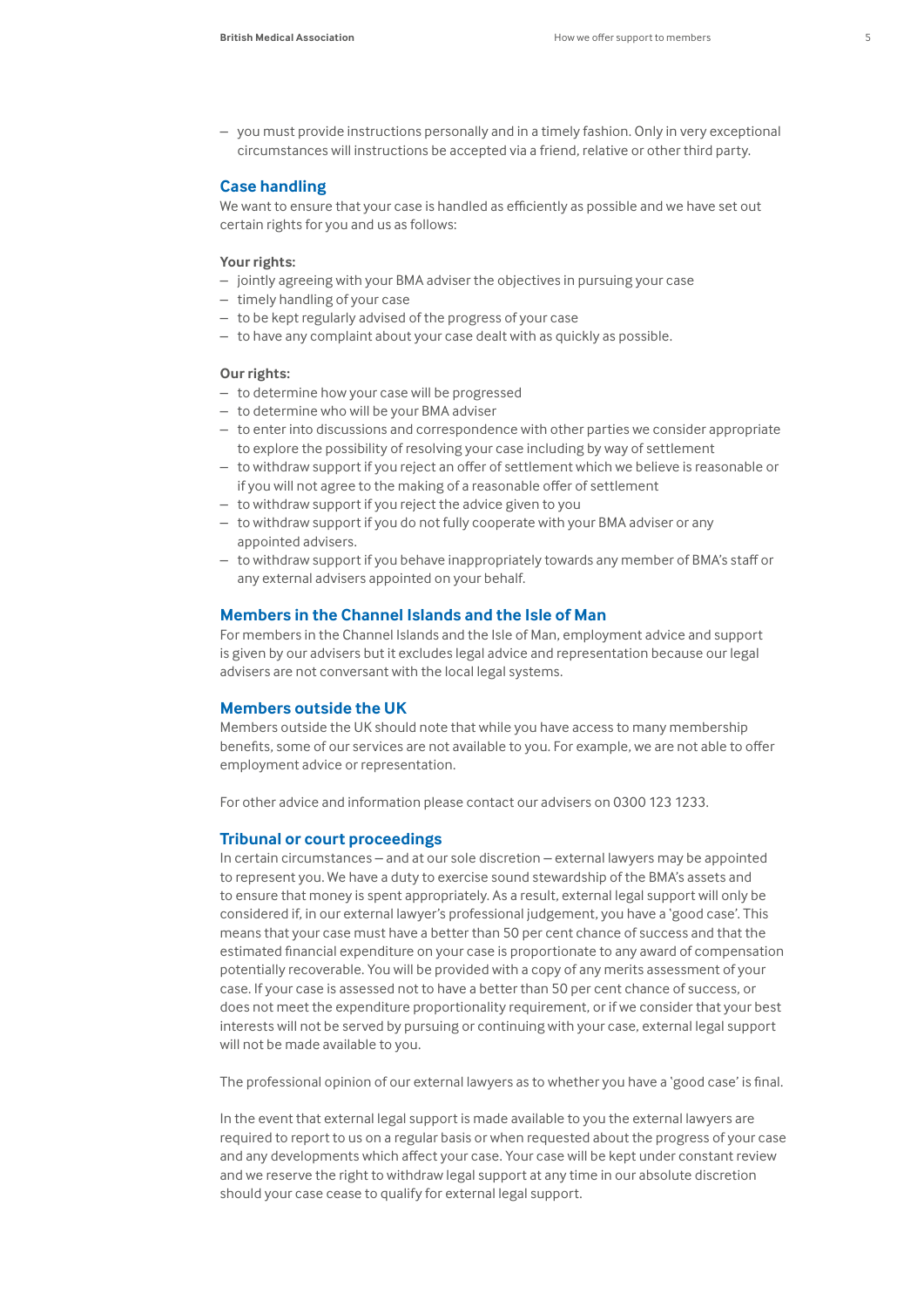To complement the employment support services we provide, we have appointed a specialist law firm who, if we support you in tribunal or court proceedings, will normally be instructed to act as your external legal representative.

# **General conditions relating to the provision of employment services Recovery of legal costs**

In any case where we have agreed to appoint an external legal representative, you will be responsible for meeting your legal costs. However, subject to you complying with the conditions applying to our support, we will indemnify you against these costs. In the event that any order for costs is made in your favour and sums are recovered in settlement of that order, you will pay (and agree to instruct the external representatives to pay) these amounts to us. We will not be responsible for any legal fees incurred without our prior written approval. If we have agreed to pursue your case and you subsequently have costs awarded against you then, providing you have complied with our conditions, we will be responsible for payment of these costs.

#### **Resolving concerns**

We want your case to progress to completion to your entire satisfaction and we are pleased to say that this happens in the vast majority of cases. However, if you are unhappy in any way with how your case is handled, you can make us aware of this through our feedback procedure if your informal attempts to resolve the matter are not successful. A copy of this is available by calling 0300 123 1233, emailing hrs@bma.org.uk or from our website.

#### **Dealings with our staff**

We have a duty and legal obligation to ensure the wellbeing of our staff, including protecting them from harassment, bullying and discrimination. We take this responsibility very seriously and while we fully understand that members may be under stress while pursuing cases, all our staff are here to help you and we expect them to be treated with courtesy at all times.

Harassment can include unwanted conduct, which has the purpose or effect of violating another person's dignity, or creating an intimidating, hostile, degrading, humiliating or offensive environment. It should be noted that it is the impact on the individual rather than the perpetrator's intention, which determines whether harassment or bullying has occurred. We believe that all forms of harassment, bullying and discrimination are totally unacceptable.

All allegations will be investigated in a fair, effective and confidential manner. If a member is found to have harassed, bullied or discriminated against any of our employees, staff, directors, officers or any persons engaged by the BMA then appropriate action will be taken. This may include the issuing of a warning, suspension of membership/membership benefits or expulsion.

## **Medical protection/defence organisations**

Other than supporting junior doctors in the ARCP process, we do not support members in matters concerned with clinical performance or conduct. You are therefore strongly advised to join one of the medical protection or defence organisations who are expert in these matters, in addition to the BMA.

## **Areas excluded from representation or support**

The following areas are specifically excluded from our representation and support:

- criminal matters (the BMA assists and supports with employer disciplinary cases but
- where a trial of criminal charges is held, the BMA cannot defend you)
- issues arising from commercial contracts or arrangements except in circumstances set out elsewhere above
- defamation (libel or slander) issues
- representation before the professional conduct committee, health committee or any committee on professional performance of the General Medical Council
- matters concerned with clinical or professional performance including professional conduct (for clinical cases such as medical negligence or at the GMC, representation is through your employer's NHS Indemnity or through medical defence organisations such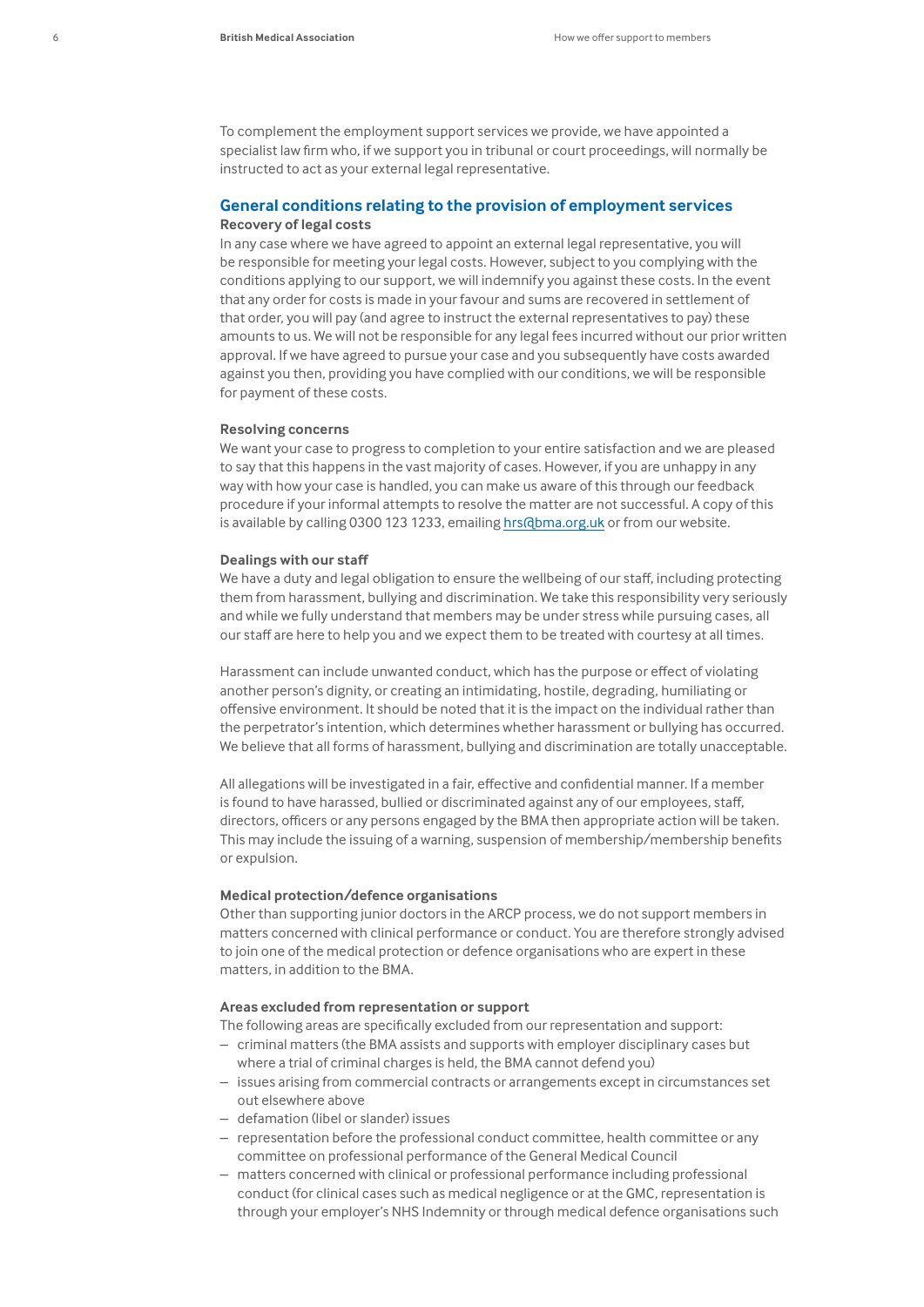as the MPS, MDU, MDDUS. You are advised to retain medical indemnity arrangements independently of NHS Indemnity, making sure that the cover obtained is adequate for the clinical work that you do)

- any case where you have instructed your own external representatives
- any case where you have already issued legal proceedings
- any Employment Tribunal or Court case in respect of which you have separate insurance (including where you may have exhausted your cover arrangements with such insurance)
- any claim which arises outside England, Northern Ireland, Scotland or Wales.

We reserve the right, at our discretion and without notice, to amend the areas included or excluded from representation or support.

# **BMA medical students committee**

We're here to ensure your voice is heard. Every medical school elects a representative to the national MSC (medical students committee) and with the backing of the rest of the BMA we:

- represent the views of BMA medical student members, as well as the wider interests of all medical students, on Government Reviews and with the General Medical Council, Medical Schools Council and UKFPO amongst others
- meet regularly to discuss policy and formulate campaigns on important issues affecting you, including student debt and tuition fees, standards in undergraduate education, discrimination and equality, the Foundation Programme, and widening access to medicine.

There are also committees for medical students studying in Northern Ireland, Scotland and Wales that discuss local issues and contribute to the work of the national MSC. You'll find more information about our national work a[t bma.org.uk/about-us/how-we-work](http://bma.org.uk/about-us/how-we-work)

#### **How we can help you at medical school**

Your reps will also work with our employment advisers who are here to guide you through your time at medical school. They are a valuable source of information and advice. Examples of the issues on which we may advise you include:

- exam failure
- personal conduct issues, eg conflicts with others
- matters relating to completing studies, eg due to ill health.

The level of assistance we can give will depend on the nature of your query. Our advisers assess each case individually and can be contacted on 0300 123 1233.

## **Talks and events**

Your rep and the employment adviser for your school work together to help organise special events for students, including:

- freshers events
- debates on topical professional and medico-political issues
- careers fairs
- electives evenings.

## **There are also a number of events to help you prepare for life after medical school on topics, including:**

- preparing for work
- contracts of employment
- the role and responsibilities of the GMC (General Medical Council)
- various medico-legal issues
- work shadowing.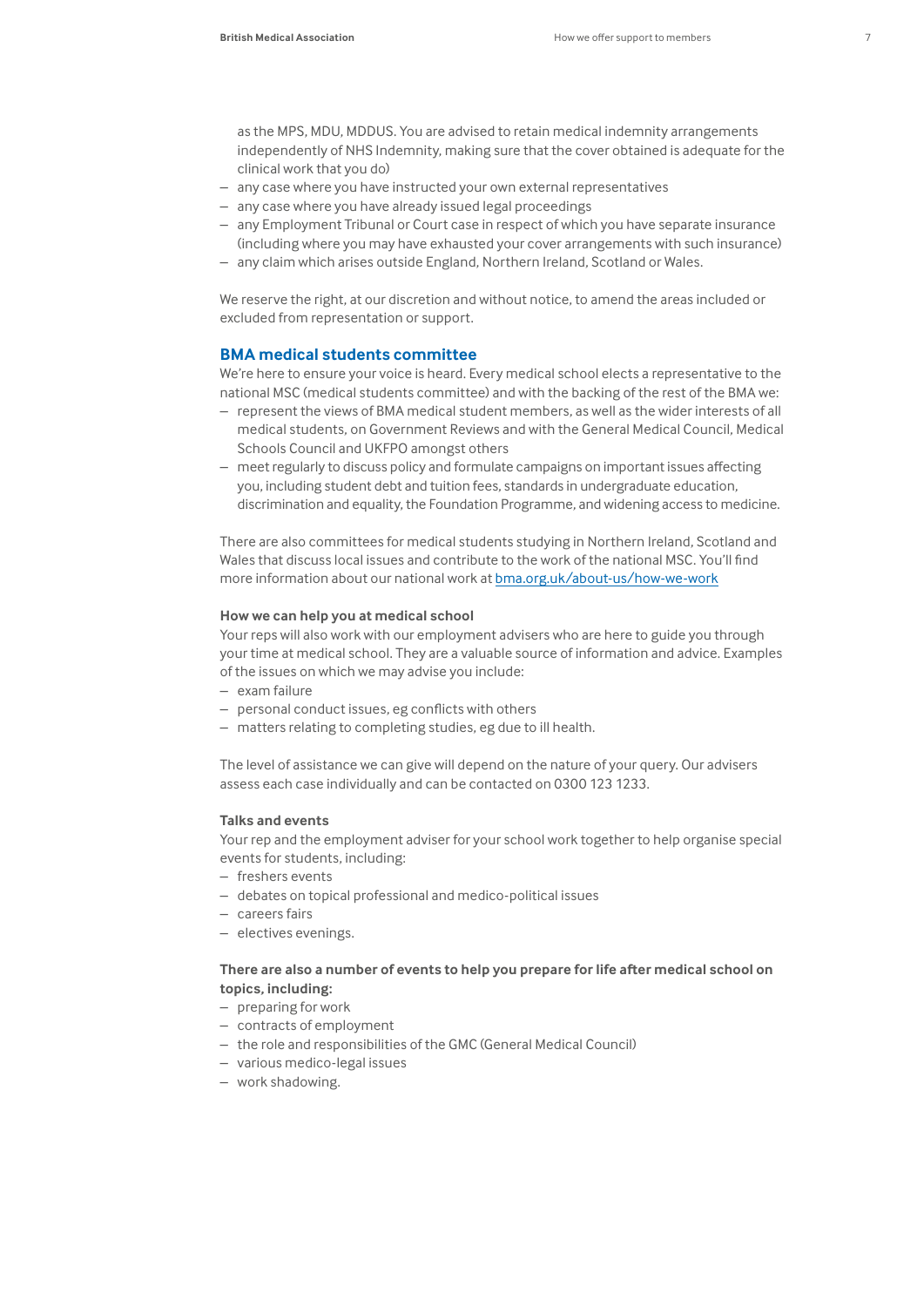**National Offices and BMA Centres also organise lectures and seminars on professional matters, and advisory talks, including:**

- the NHS
- careers in medicine
- working abroad
- the BMA
- ethical issues
- other topics at the request of students.

## **BMA equality, diversity and inclusion**

Our aim is to foster a culture where individual differences and diversity are welcomed. We are committed to promoting equal rights and opportunities, to pro-actively tackling discrimination or disadvantage in all forms and to creating an open and inclusive culture for our members, employees and stakeholders.

Our vision is to be an exemplar association, demonstrating excellence in equality, diversity and inclusion in all that we do, and influencing others through the high standards that we set. In all areas of our work we will be: responsive; accessible and inclusive; and fair.

We undertake a wide variety of EDI activities at the BMA every year, which are taken forward by two teams who work very closely together:

- The Corporate EDI (equality, diversity and inclusion) team are accountable for the BMA's corporate commitment to EDI, including how we are perceived externally, and for promoting a culture that actively values EDI.
- The Policy EIC (equality, inclusion and culture) team works to support and represent the views of doctors and medical students on workplace equality, inclusion and culture issues in the profession and the NHS. They also provide guidance to members on equality issues in healthcare delivery.

You can find out more about this work on the [BMA website](https://www.bma.org.uk/about-us/equality-diversity-and-inclusion/our-corporate-equality-diversity-and-inclusion-strategy).